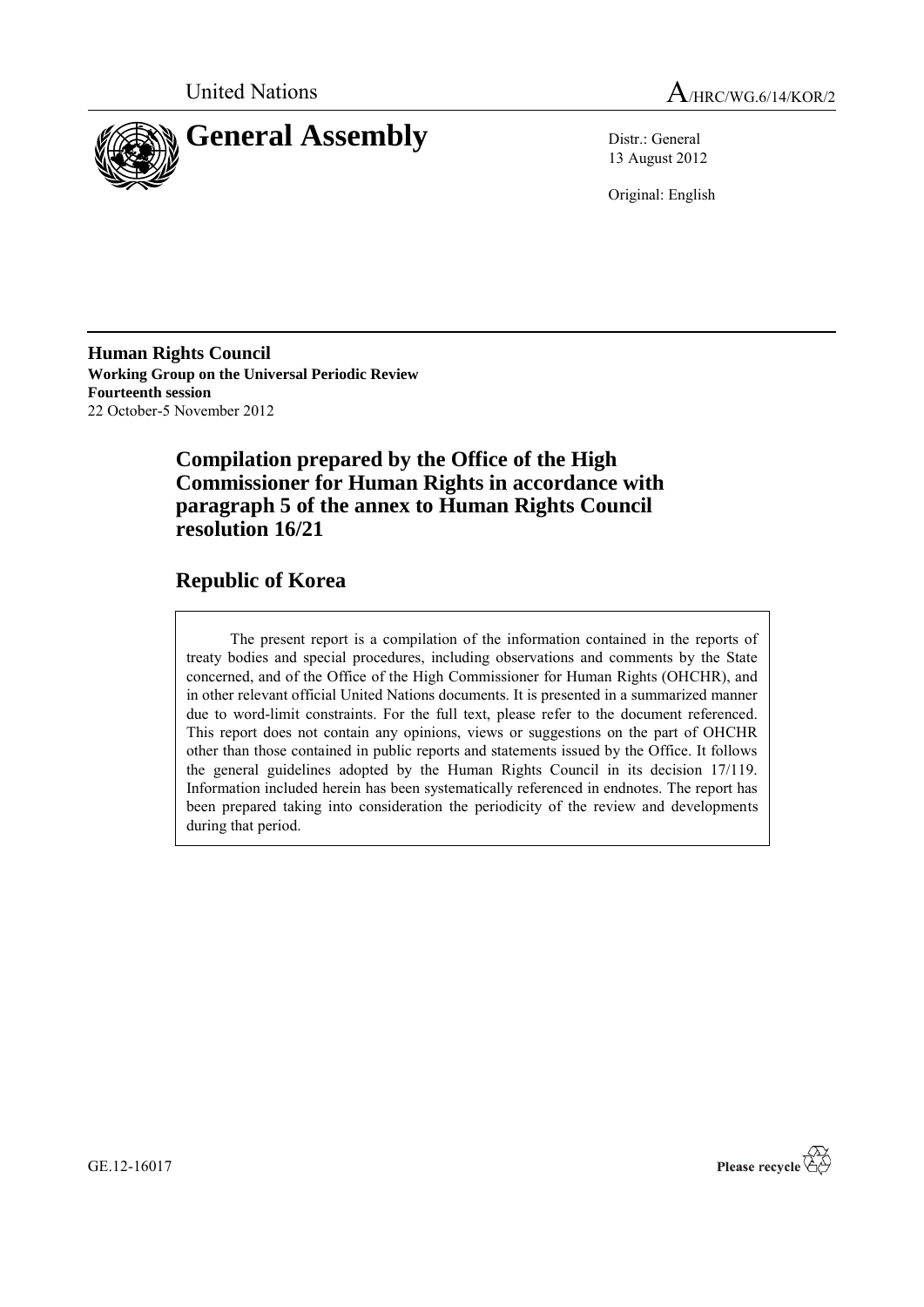# **I. Background and framework**

# **A. Scope of international obligations**<sup>1</sup>

**International human rights treaties**<sup>2</sup>

|                                                                    | Status during previous cycle                                                                                                                                        | Action after review                                                                                                  | Not ratified/not accepted                                 |
|--------------------------------------------------------------------|---------------------------------------------------------------------------------------------------------------------------------------------------------------------|----------------------------------------------------------------------------------------------------------------------|-----------------------------------------------------------|
| Ratification, accession<br>or succession                           | <b>ICERD</b> (1978)<br><b>ICESCR (1990)</b><br><b>ICCPR (1990)</b><br>CEDAW (1984)<br>CAT (1995)<br>CRC (1991)<br>OP-CRC-AC (2004)<br>OP-CRC-SC (2004)              | CRPD (2008)                                                                                                          | <b>ICCPR-OP2</b><br><b>ICRMW</b><br>OP-CAT<br><b>CPED</b> |
| Reservations,<br><i>declarations and/or</i><br>understandings      | <b>ICCPR</b><br>(Reservation art. 22)<br><b>CEDAW</b><br>(Reservation art. 16 $(1)$ $(g)$ )<br><b>CRC</b><br>(Reservation arts. 9(3),<br>21 (a) and 40 (2) (b) (v)) | <b>CRC</b><br>(Withdrawal of<br>reservation to<br>art. $9(3)$<br><b>CRPD</b><br>(Reservation made to<br>art. $25(e)$ |                                                           |
|                                                                    | OP-CRC-SC<br>(art. 3 (1) (a) (ii))                                                                                                                                  |                                                                                                                      |                                                           |
| Complaint procedures,<br>inquiry and urgent<br>action <sup>3</sup> | <b>ICERD</b><br>art. 14 (1997)                                                                                                                                      |                                                                                                                      | <b>OP-ICESCR</b><br>arts. 1, 10 and 11                    |
|                                                                    | <b>ICCPR</b><br>art. 41 (1990)                                                                                                                                      |                                                                                                                      | OP-CRC-IC<br>arts. 5, 12 and 13                           |
|                                                                    | <b>ICCPR-OP 1</b><br>art. 1 (1990)                                                                                                                                  |                                                                                                                      | <b>OP-CRPD</b><br>arts. $1$ and $6$                       |
|                                                                    | <b>OP-CEDAW</b><br>arts. 1 and 8 (2006)                                                                                                                             |                                                                                                                      | <b>CPED</b><br>arts. 30, 31, 32 and 33                    |
|                                                                    | <b>CAT</b><br>arts. 20, 21 and 22 (2007)                                                                                                                            |                                                                                                                      | <b>ICRMW</b><br>arts. 76 and 77                           |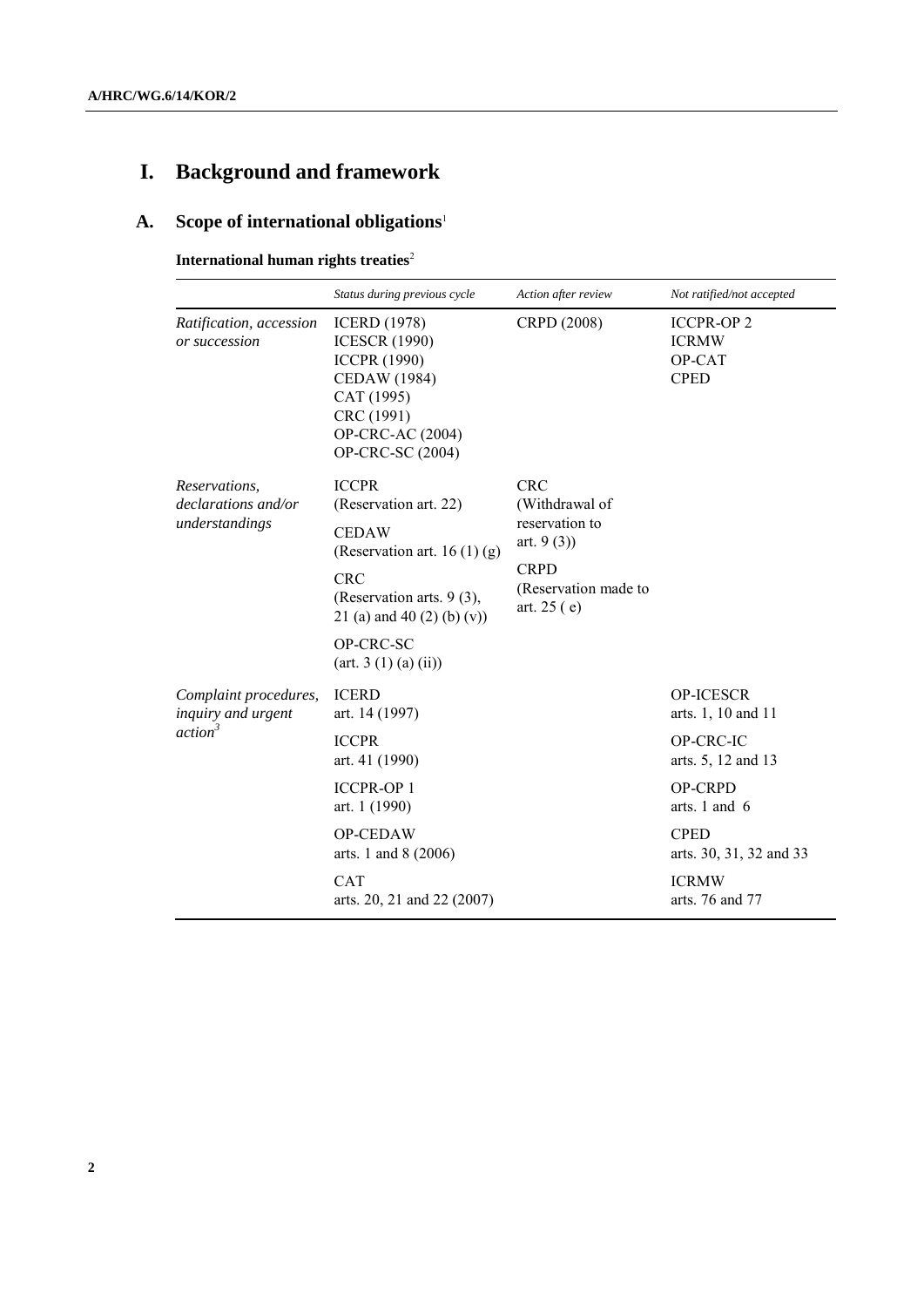| Status during previous cycle                                                                                                                                                                                                                                 | Action after review                                     | Not ratified                    |
|--------------------------------------------------------------------------------------------------------------------------------------------------------------------------------------------------------------------------------------------------------------|---------------------------------------------------------|---------------------------------|
| <i>Ratification</i> , Convention on the Prevention and                                                                                                                                                                                                       |                                                         | Palermo Protocol <sup>7</sup>   |
|                                                                                                                                                                                                                                                              |                                                         | Protocol III additional to the  |
| Rome Statute of the International<br>Criminal Court<br>Conventions on refugees and stateless<br>persons <sup>4</sup><br>Geneva Conventions of 12 August<br>1949 and Additional Protocols<br>thereto <sup>5</sup><br>ILO fundamental conventions <sup>6</sup> |                                                         | Geneva Conventions <sup>8</sup> |
|                                                                                                                                                                                                                                                              |                                                         | <b>ILO</b> fundamental          |
|                                                                                                                                                                                                                                                              |                                                         | conventions <sup>9</sup>        |
|                                                                                                                                                                                                                                                              |                                                         | ILO Convention No. $169^{10}$   |
|                                                                                                                                                                                                                                                              |                                                         | ILO Convention No. $18911$      |
|                                                                                                                                                                                                                                                              |                                                         | UNESCO Convention against       |
|                                                                                                                                                                                                                                                              |                                                         | Discrimination in Education     |
|                                                                                                                                                                                                                                                              | <i>accession or</i> Punishment of the Crime of Genocide |                                 |

#### **Other main relevant international instruments**

1. The Republic of Korea was encouraged to consider signing and ratifying OP-ICESCR;<sup>12</sup> and consider ratifying ICRMW,<sup>13</sup> CPED,<sup>14</sup> ILO Conventions Nos. 87 and 98,<sup>15</sup> the Palermo Protocol<sup>16</sup> and the 1993 Hague Convention on Protection of Children and Cooperation in respect of Inter-country Adoption.<sup>17</sup>

2. The Committee on the Rights of the Child (CRC) recommended the withdrawal of reservations to articles 21, paragraph (a) and 40, paragraph 2 (b)  $(v)$ .<sup>18</sup> Committee on the Elimination of Discrimination against Women (CEDAW), while acknowledging consultations on the withdrawal of the reservation to article 16 (1) (g), expressed concern at the lack of a clear time frame to end those consultations and in consequence the withdrawal of the reservation.<sup>19</sup>

#### **B. Constitutional and legislative framework**

3. The Committee on Economic, Social and Cultural Rights (CESCR) remained concerned that ICESCR has not yet been fully incorporated into domestic law; that the scope of the Constitution was narrower than the Covenant; that the Constitution only applied to citizens; and that Covenant rights have seldom been invoked before, or directly enforced by, domestic courts, tribunals or administrative authorities.<sup>20</sup> The Republic of Korea replied that the Constitution applied not only to citizens, but also to foreigners and that the Constitutional Court concluded that "even the freedoms and rights not enumerated in the Constitution shall be guaranteed if they are needed for human dignity as provided in article 10." 21

#### **C. Institutional and human rights infrastructure and policy measures**

| National human rights institution <sup>23</sup>      | Status during previous cycle | Status during present cycle |
|------------------------------------------------------|------------------------------|-----------------------------|
| National Human Rights<br>Commission of Korea (NHRCK) | A(2004)                      | A(2008)                     |

#### **Status of national human rights institutions**<sup>22</sup>

4. CRC,<sup>24</sup> CESCR<sup>25</sup> and CEDAW expressed concern that NHRCK had been downsized by 21 per cent in March 2009 and that recent developments had put its independence at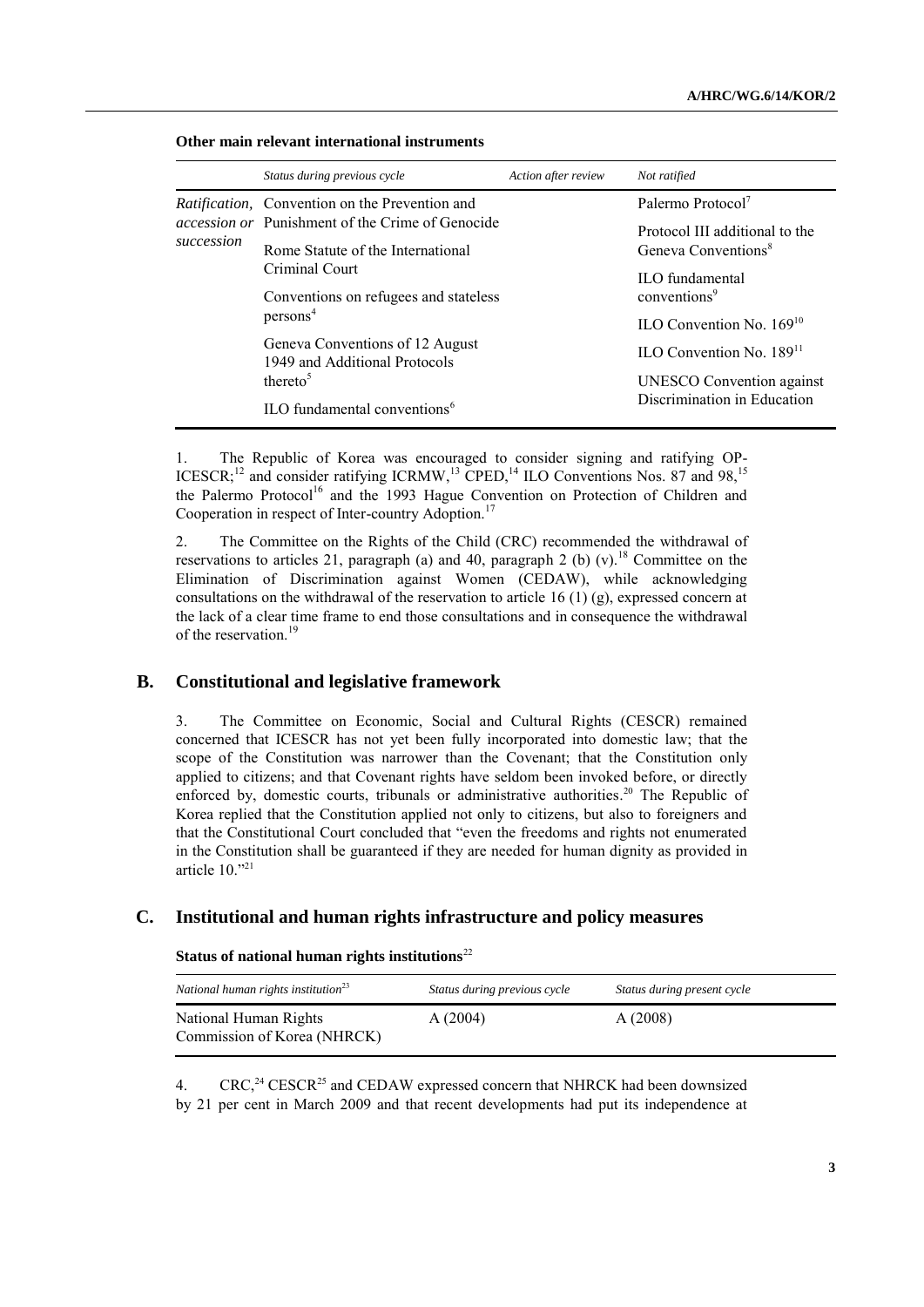risk.<sup>26</sup> In 2011, the Special Rapporteur on the promotion and protection of the right to freedom of opinion and expression also encouraged the Government to fully implement the recommendations issued by NHRCK and to ensure the complete functional autonomy of NHRCK from the Government, a broad and transparent appointment process, and more autonomy to appoint its own staff. $27$ 

5. CESCR welcomed, inter alia, the establishment of the national action plan for the protection and promotion of human rights 2007-2011 and of the National Human Rights Policy Council as a consultative body in charge of its implementation.<sup>28</sup>

## **II. Cooperation with human rights mechanisms**

## A. Cooperation with treaty bodies<sup>29</sup>

#### **1. Reporting status**

| Treaty body            | Concluding<br>observations included<br>in previous review | Latest report<br>submitted<br>since previous<br>review | Latest concluding<br>observations | Reporting status                                              |
|------------------------|-----------------------------------------------------------|--------------------------------------------------------|-----------------------------------|---------------------------------------------------------------|
| <b>CERD</b>            | August 2007                                               | 2012                                                   |                                   | Fifteenth to sixteenth report:<br>pending consideration       |
| <b>CESCR</b>           | May 2001                                                  |                                                        | November 2009                     | Fourth report due 2014                                        |
| <b>HR</b><br>Committee | October 2006                                              |                                                        |                                   | Fourth report overdue since<br>2010                           |
| <b>CEDAW</b>           | August 2007                                               |                                                        | <b>July 2011</b>                  | Eighth report due 2015                                        |
| <b>CAT</b>             | May 2006                                                  |                                                        |                                   | Third to fifth report due<br>August 2012                      |
| <b>CRC</b>             | January 2003                                              |                                                        | October 2011                      | Fifth to sixth reports due<br>2017.                           |
|                        |                                                           |                                                        |                                   | Initial OP-CRC-SC and OP-<br>CRC-AC reports reviewed<br>2008. |
| <b>CRPD</b>            |                                                           | 2011                                                   |                                   | Initial report: pending<br>consideration                      |

#### **2. Responses to specific follow-up requests by treaty bodies**

| Treaty body | Due in | Subject matter                    | Submitted in |
|-------------|--------|-----------------------------------|--------------|
| <b>CERD</b> | 2008   | Discrimination against foreigners | 2008         |
|             |        | Racially motivated offences       |              |
|             |        | Foreign female spouses            |              |

*Concluding observations*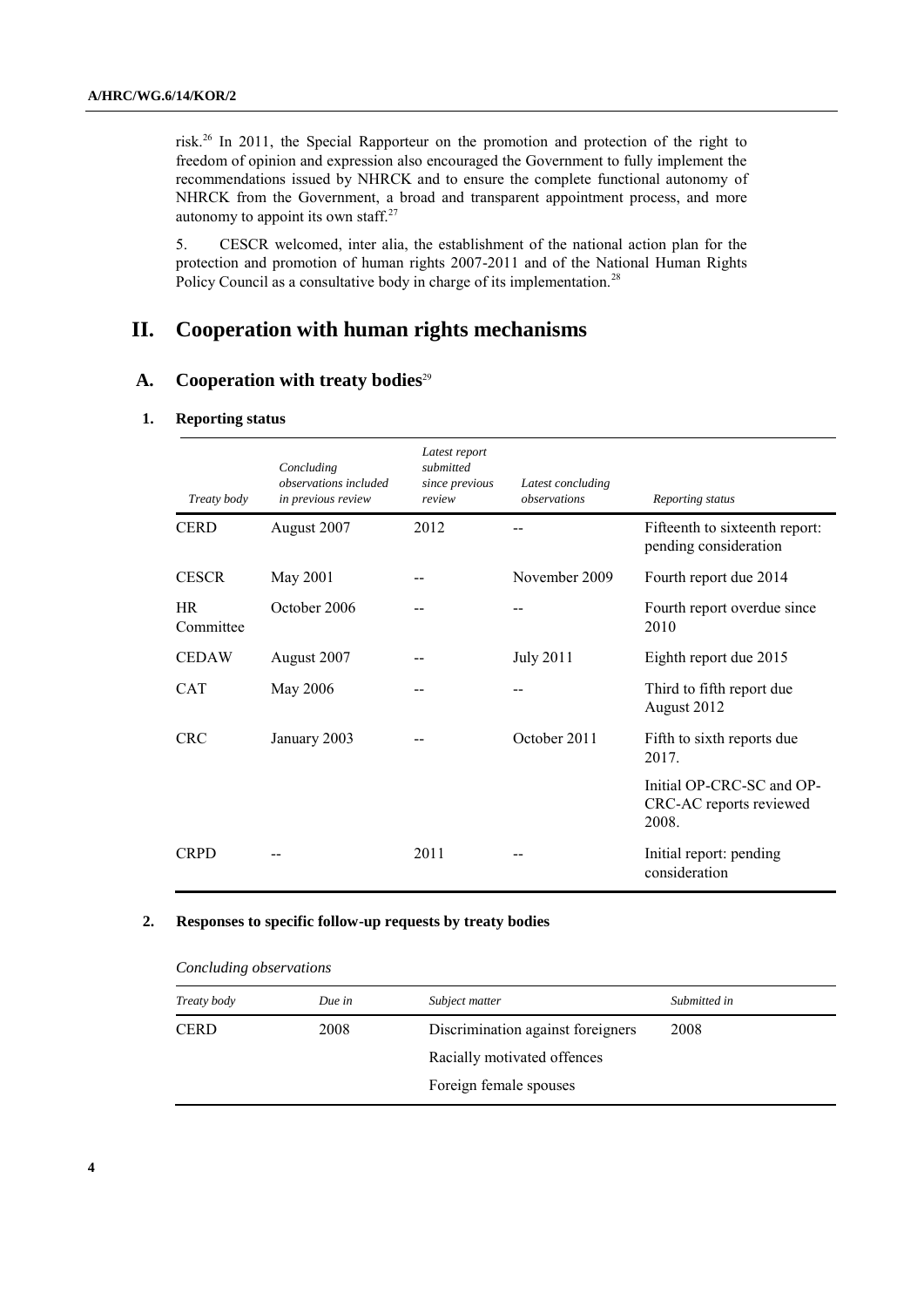| <i>Views</i> |                   |                  |
|--------------|-------------------|------------------|
| Treaty body  | Number of views   | <b>Status</b>    |
| HR Committee | $20^{\circ}$<br>- | Dialogue ongoing |

6. In 2011, CRC urged the Republic of Korea to address its previous recommendations which had not yet been implemented, including establishing a subcommittee on children's rights inside the NHRCK; comprehensively prohibiting corporal punishment; and reviewing its education policy regarding the high levels of stress to which it subjected children.<sup>31</sup>

## **B. Cooperation with special procedures**<sup>32</sup>

|                                                           | Status during previous cycle                                                                                            | Current status                      |
|-----------------------------------------------------------|-------------------------------------------------------------------------------------------------------------------------|-------------------------------------|
| Standing invitation                                       | <b>Yes</b>                                                                                                              | <b>Yes</b>                          |
| Visits undertaken                                         | Freedom of expression (1995)<br>Migrants (2006)                                                                         | Freedom of expression<br>(Mav 2010) |
|                                                           | Human Rights in DPRK<br>(2005, 2008)                                                                                    | Human Rights in DPRK (2010)         |
| Visits agreed to in principle                             |                                                                                                                         |                                     |
| <i>Visits requested</i>                                   |                                                                                                                         | Health $(2012)$                     |
| Responses to letters of<br>allegations and urgent appeals | During the period under review, six communications were sent. The<br>Government replied to all of these communications. |                                     |
| Follow-up reports and missions                            |                                                                                                                         |                                     |

## **C. Cooperation with the Office of the High Commissioner for Human Rights**

7. The Republic of Korea contributed financially to OHCHR annually.<sup>33</sup>

## **III. Implementation of international human rights obligations**

## **A. Equality and non-discrimination**

8. CEDAW regretted the slow progress in the adoption of the Anti- Discrimination Bill which had been on hold since May 2008<sup>34</sup> with CESCR and CRC regretting that the legislative definition of discrimination does not contain an express prohibition of discrimination based on sexual orientation and nationality.<sup>35</sup> The Government in its replies to CERD in 2008 indicated that it was redoubling its efforts to introduce the Anti-Discrimination Act.<sup>36</sup> CEDAW called for urgent steps to be taken towards the adoption of a comprehensive Anti-Discrimination Act, in line with the Convention and article 2 (4) of the NHRC Act.<sup>37</sup>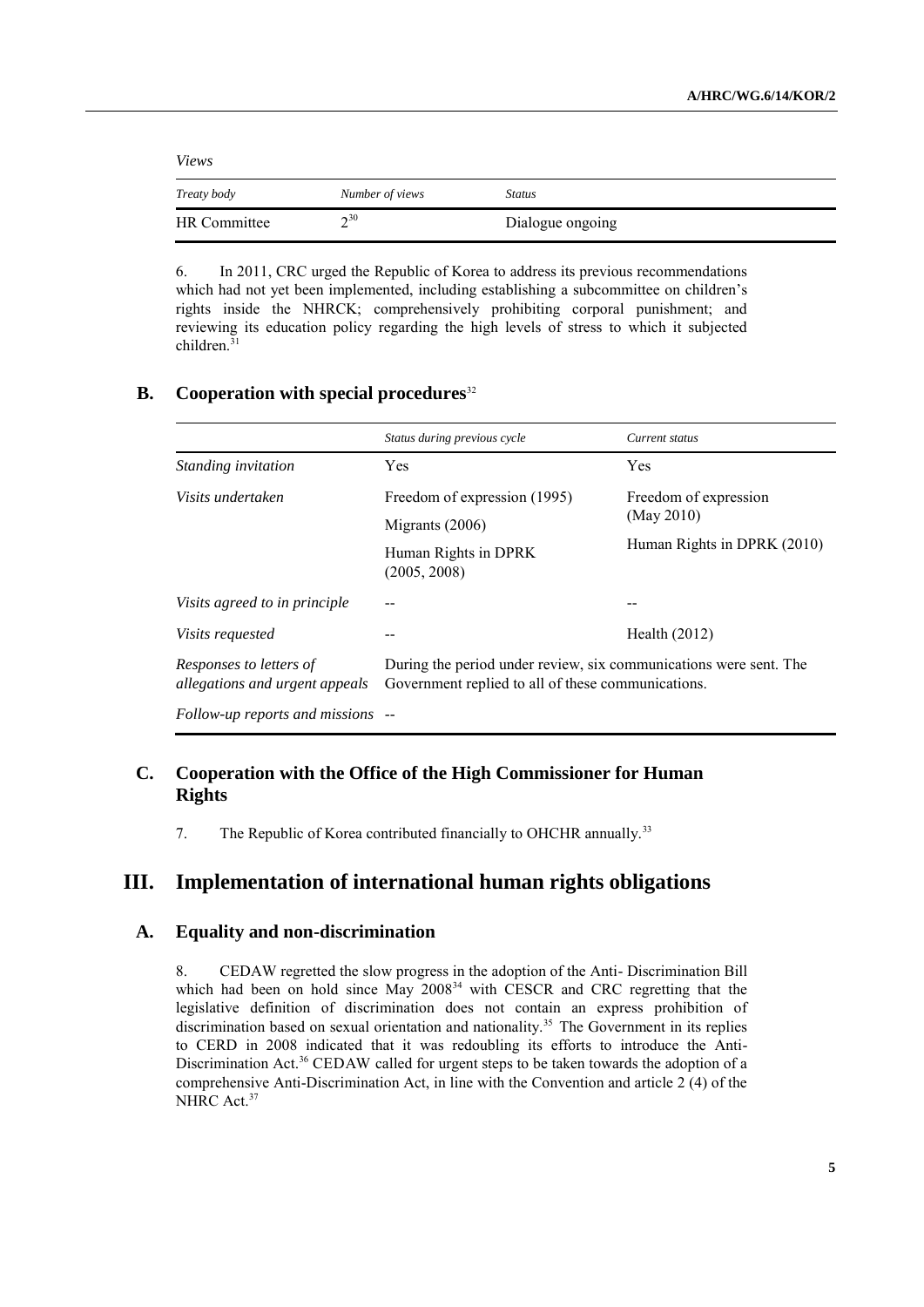9. CEDAW was concerned that gender-impact assessments are used post facto rather than as a priori tool.<sup>38</sup> CEDAW recommended strengthening the capacity of the Ministry of Gender Equality and Family to use gender-impact assessments in formulating and implementing legislation and policy measures.<sup>39</sup>

10. CESCR remained concerned that, in spite of the amendments made to the Civil Law, in particular the abolition of the *Hoju* system, discrimination against women was still present in many fields of life. It reiterated its concern over the persisting wage gap between men and women, the low percentage of women in high-ranking positions in political and public life,<sup>40</sup> and occupational sex segregation, as well as the low rate of labour market participation of women.<sup>41</sup> CEDAW expressed concern that the persistence of segregation in fields of study and the labour market was the result of persistent patriarchal attitudes and stereotypes regarding the roles and responsibilities of women and men in the family and in society.<sup>42</sup> CEDAW encouraged the promotion of co-responsibility in the domestic sphere and urged the strengthening of efforts to improve the provision and affordability of childcare facilities for children, in particular those in female-headed households.<sup>43</sup>

11. CEDAW recommended the incorporation of a rule of equal distribution of marital property upon divorce in the legislation of the Republic of Korea; that legislative measures be taken to eliminate consideration of "fault" in the determination of the division of assets in divorce cases;<sup>44</sup> and that, as a matter of priority, a comprehensive review be undertaken of legislation with a view to ensuring de jure and de facto equality between men and women in all fields of life.<sup>45</sup>

12. CRC was concerned at the multiple forms of discrimination that continued to persist, including those against children from multicultural or migrant backgrounds or who came from the Democratic People's Republic of Korea; refugee children; children with disabilities; and single mothers, particularly those who are adolescent, including with regard to their preclusion from State support measures.<sup>46</sup>

13. CRC was concerned that current legislation and practice are inadequate in providing for universal birth registration. Birth registrations can be undertaken by adoptive parents or persons holding public authority, resulting in the occurrence of de facto adoptions in the absence of proper judicial oversight, including in situations concerning single adolescent mothers.<sup>47</sup> CRC was concerned that the lack of measures to prevent birth registration of children by third parties could result in these children being subject to sale.<sup>48</sup>

14. UNHCR also pointed out that no safeguard against statelessness exists for children born in the country whose parents were both foreigners and unable to confer their nationality upon their children.<sup>49</sup> CEDAW recommended that the State revise its legislation with a view to removing all discriminatory provisions relating to the requirements for acquiring nationality.<sup>50</sup> CESCR recommended that foreign women married to Korean nationals be allowed to acquire residency status or naturalization without being dependent on their husbands.<sup>51</sup>

## **B. Right to life, liberty and security of the person**

15. In 2010, the Republic of Korea abstained from the vote on General Assembly resolution  $65/206$  on a moratorium on the death penalty.<sup>52</sup>

16. CESCR expressed great concern about the frequent prosecution of workers including with regard to labour management relations and the excessive use of force demonstrated against striking workers, mainly on the grounds of article 314 of the Penal Code regarding "obstruction of business".<sup>53</sup>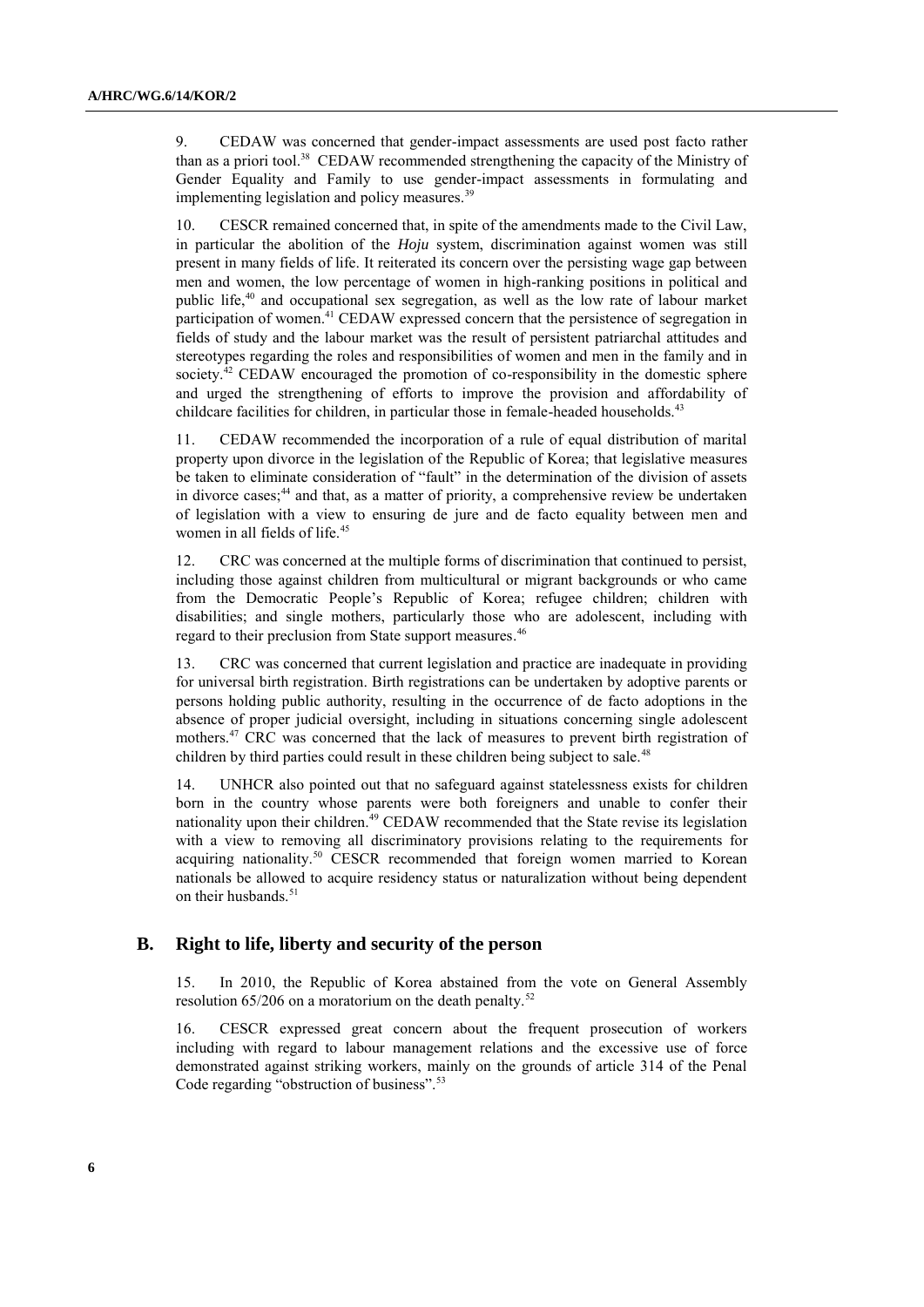17. CRC reiterated its previous recommendation to implement the recommendation by the NHRC that relevant legislation and regulations be amended to expressly prohibit corporal punishment, inter alia, in the home and institutions.<sup>54</sup> CRC recommended the strengthening and widening of the legal obligation to report child abuse and neglect, including with regard to bullying at schools, by providing adequate mechanisms for such reporting<sup>55</sup> and encouraged the State to cooperate with and seek technical assistance from the Special Representative of the Secretary-General on violence against children, relevant agencies and NGO partners.<sup>56</sup>

18. CEDAW, while noting measures taken, observed that the low rate of reported cases did not correspond with the actual number of cases of domestic violence occurring in the State. It was concerned about the Criminal Code provision requiring adult victims of sexual violence to file a complaint in order to have their cases prosecuted and about the consequent low number of victims who present charges and low number of prosecutions and convictions. It also expressed its concern about the limited number of women police officers available to deal with cases of sexual and domestic violence. It reiterated its regret that marital rape is not criminalized in legislation but only in case law.<sup>57</sup>

19. Despite measures established to protect children from exploitation, CRC expressed concern about, inter alia, the increasing number of working children, insufficient legal provisions regulating irregular labour practices and the increasing numbers of children being employed as entertainers and sex objects.<sup>58</sup> CRC recommended that the Republic of Korea take appropriate measures to prevent sexual violence against children and make more efforts to effectively prosecute the sexual exploitation of children.<sup>59</sup>

20. Notwithstanding the fact that legislation penalizes all forms of trafficking, CESCR<sup>60</sup> and CRC were concerned that a large number of women and children continue to be trafficked from, through and within the country for the purposes of sexual exploitation and forced labour; and about the low rate of prosecution and conviction of traffickers.<sup>61</sup> CEDAW urged the Republic of Korea to: take measures to enhance its current initial screening procedure of entertainment companies which recruit foreign women, and establish an effective in situ monitoring mechanism for establishments where women under an E-6 visa work permit, to ensure that they are not being subjected to exploitation of prostitution; take measures to ensure effective implementation of the Marriage Brokerage Control Act, in order to protect foreign women against exploitation and abuse; and review its prostitution policy and relevant legislation, with a view to decriminalizing women's involvement in prostitution.<sup>62</sup>

21. CRC reiterated its recommendations that the Republic of Korea, inter alia, ensure that all legislation is fully harmonized with the provisions of the OP-CRC-AC; and that all military codes, manuals and other military directives are in accordance with the provisions and the spirit thereof. 63

## **C. Administration of justice and the rule of law**

22. CRC was concerned at the continued increase in the rate of delinquency and high rate of juvenile crime. Rather than addressing the root causes for children in such situations, the Government primarily focuses on increasing punitive measures.<sup>64</sup> CRC called upon the Republic of Korea to: provide adequate measures to effectively counter juvenile crime as well as the high recurrence rate; and bring the system of juvenile justice fully in line with the Convention.<sup>65</sup>

23. CRC also urged the State to further develop child-friendly procedural rules and ensure that child victims are treated with greater respect for their privacy and dignity; and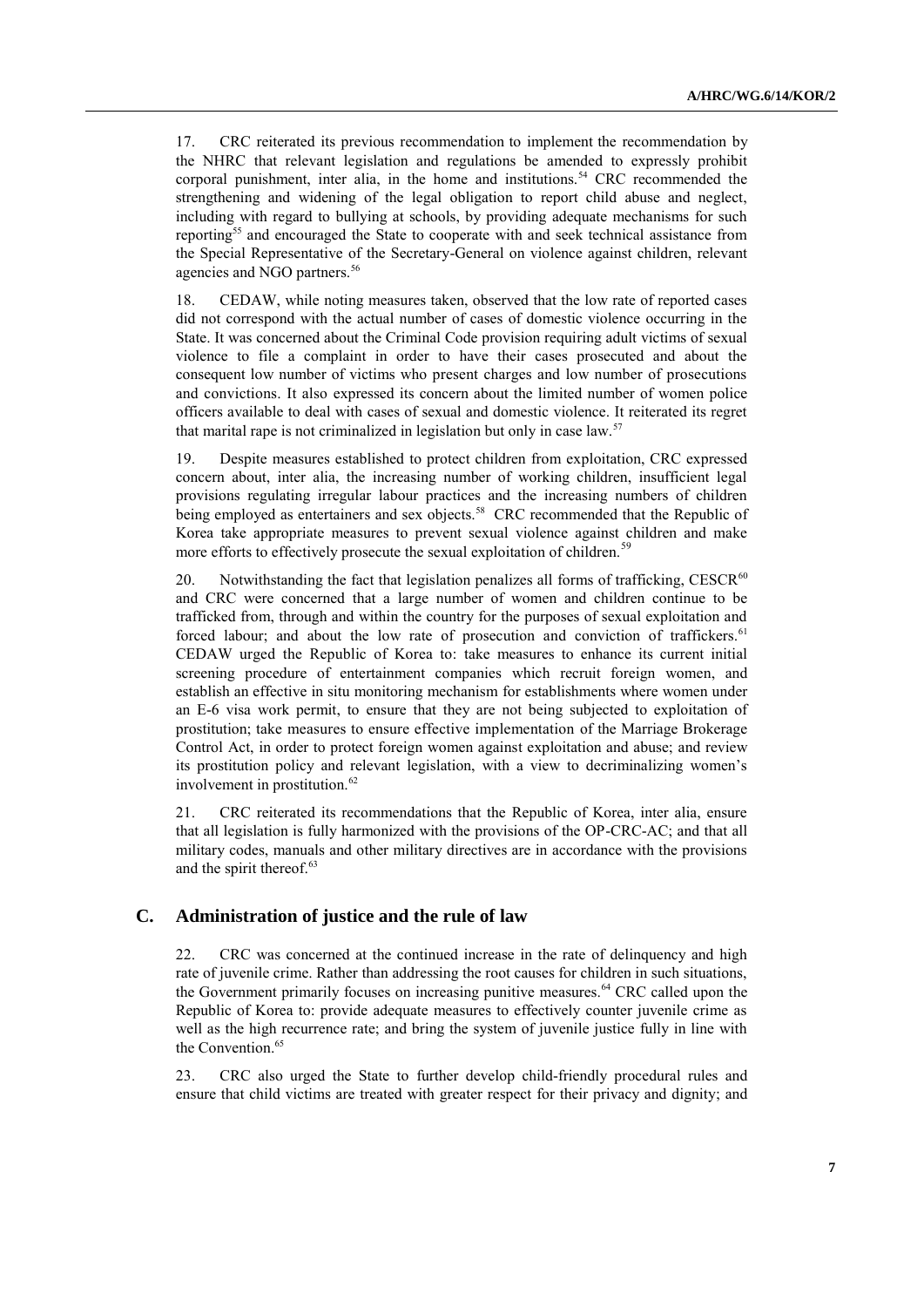ensure that all child victims and/or witnesses of crimes are provided with the protection required by the Convention.<sup>66</sup>

#### **D. Right to privacy, marriage and family life**

24. CRC urged the Republic of Korea to undertake a further review of its system for inter-country adoptions with a view to reforming legislation in order to bring it into full conformity with the Convention and specifically to: define a clear mandate, with adequate resources for the Korea Central Adoption Resources agency; ensure that the child's views are given due weight, and that the best interests of the child are the paramount consideration; make the consent of single adolescent mothers mandatory; implement measures to ensure that all adoptions, including inter-country adoptions, are subject to authorization by a clearly mandated central authority with adequate capacity to provide judicial oversight and regulation.<sup>67</sup>

25. The Special Rapporteur on the Democratic People's Republic of Korea noted with regret that talks between the Red Cross societies, which took the lead in facilitating family visits of separated Korean families, have been stalled since November 2010, in the wake of the artillery firing on Yeonpyeong Island.<sup>68</sup> A recent survey of more than 66,600 surviving separated family members showed that 43.8 per cent of them were aged 80 years or over, 37.3 per cent were in their seventies and 13.6 per cent were in their sixties.<sup>69</sup> In the interest of separated families, the Special Rapporteur urged the resumption of the family reunion process and called for a more robust mechanism of family reunions in the months and years ahead.<sup>70</sup> The Special Rapporteur recognized the paramount importance of resuming inter-Korean dialogue in order to create an atmosphere conducive to the resolution of a number of outstanding issues, such as the reunion of separated families and the repatriation of abducted Koreans.<sup>71</sup>

## **E. Freedom of religion or belief, expression, association and peaceful assembly, and right to participate in public and political life**

26. CRC was concerned that, in practice, private schools managed by religious institutions continued to restrict the freedom of religion of their students, including those who may not have enrolled in such schools voluntarily.<sup>72</sup>

27. The HR Committee in its views on two communications, including one from 100 authors, stated that the right to conscientious objection to military service is inherent to the right to freedom of thought, conscience and religion entitling any individual to an exemption from compulsory military service if this could not be reconciled with that individual's religion or beliefs. The HR Committee reminded the Republic of Korea that it was under an obligation to provide the authors with an effective remedy, including expunging their criminal records and providing them with adequate compensation; and avoid similar violations of ICCPR in the future, which included the adoption of legislative measures guaranteeing the right to conscientious objection.<sup>73</sup>

28. The Special Rapporteur on the promotion and protection of the right to freedom of opinion and expression expressed his concern that since 2008 and the candlelight demonstrations against foreign beef imports, there had been increased restrictions on individuals' right to freedom of opinion and expression.<sup>74</sup> Primarily due to an increasing number of prosecutions and harassment of individuals who expressed views which were not in agreement with the position of the Government.<sup>75</sup> The Special Rapporteur on freedom of opinion and expression recommended that the Government ensure the right of all individuals to freedom of assembly and peaceful demonstrations, as a collective exercise of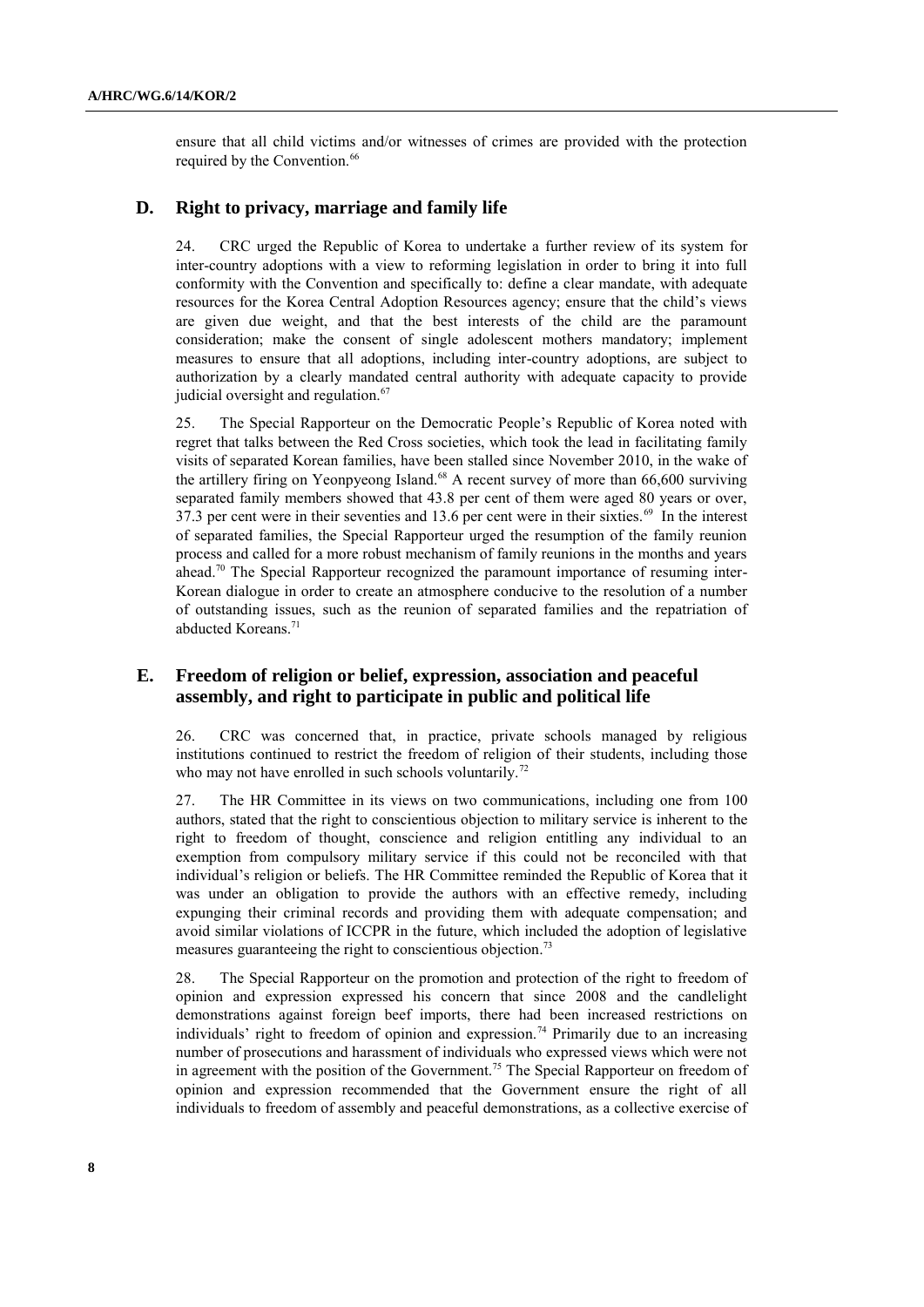the right to freedom of expression, by refraining from any de facto practices of prior approval in violation of article 21 of the Constitution; and that allegations of excessive use of force by law enforcement officials be effectively investigated and that the persons responsible be held accountable.<sup>76</sup> The Government should remove defamation as a criminal offence from the Criminal Act, given the existing prohibition of defamation in the Civil Act. He also encouraged the Government to promote a culture of tolerance regarding criticism, particularly of public officials and bodies and other influential figures, which is essential for democracy.<sup>77</sup>

29. The Special Rapporteur was also concerned that there were insufficient safeguards to ensure that the Korea Communications Standards Committee (KCSC) did not, inter alia, delete information critical of the Government on the grounds that it violated the Network Act. In accordance with the 2010 decision by NHRCK, the Special Rapporteur recommended that the current functions of the KCSC be transferred to an independent body.<sup>78</sup>

30. Expressing concern at the Constitutional Court's decision on 23 October 2010 that the banning of 23 "seditious" books within military units and barracks was constitutional, the Special Rapporteur encouraged the Government to repeal the prohibition, particularly in light of the fact that there are no clear criteria to determine what types of books are seditious.<sup>79</sup>

31. The Special Rapporteur, while commending media pluralism, urged the Government to promote and protect media diversity and pluralism by preventing cross-ownership of printing and broadcasting sectors, as well as the formation of conglomerates.<sup>80</sup>

32. The Special Rapporteur recommended that the Government abolish article 7 of the National Security Act, as it is vague, inhibits legitimate discussions on matters of public interest and has a long history of seriously infringing human rights, in particular, the right to freedom of opinion and expression.<sup>81</sup>

33. While the Special Rapporteur recognized the influential role of public school teachers in shaping the views and opinions of their students, he recommended that the Government guarantee their right to freedom of expression, to which they are entitled as individuals, particularly when it is exercised outside of their official duties and on matters of public interest, such as educational policies.<sup>82</sup>

## **F. Right to work and to just and favourable conditions of work**

34. CESCR recommended the promotion of greater employment of women and young persons.<sup>83</sup>

35. CESCR reiterated its concern that trade union rights were not adequately guaranteed.<sup>84</sup> CESCR recommended that the legislation on civil service be amended with a view to lifting the restrictions imposed on the right of civil servants to join a trade union and to strike in conformity with the comments made by the ILO Committee of Experts.<sup>85</sup>

36. CESCR recommended that: all appropriate measures be taken to ensure that the minimum wage be effectively enforced; workers and their families be provided with an adequate standard of living; and the applicability of minimum wage legislation be extended.<sup>86</sup>

37. CESCR was concerned that 34.9 per cent of the total workforce was made up of non-regular workers, that 44.1 per cent of women workers were non-regular, and that most workers in the Special Economic Zones were non-regular. It was also concerned that the monthly income of a non-regular worker was about half that of a regular worker; that the working conditions and social insurance of non-regular and dispatched workers were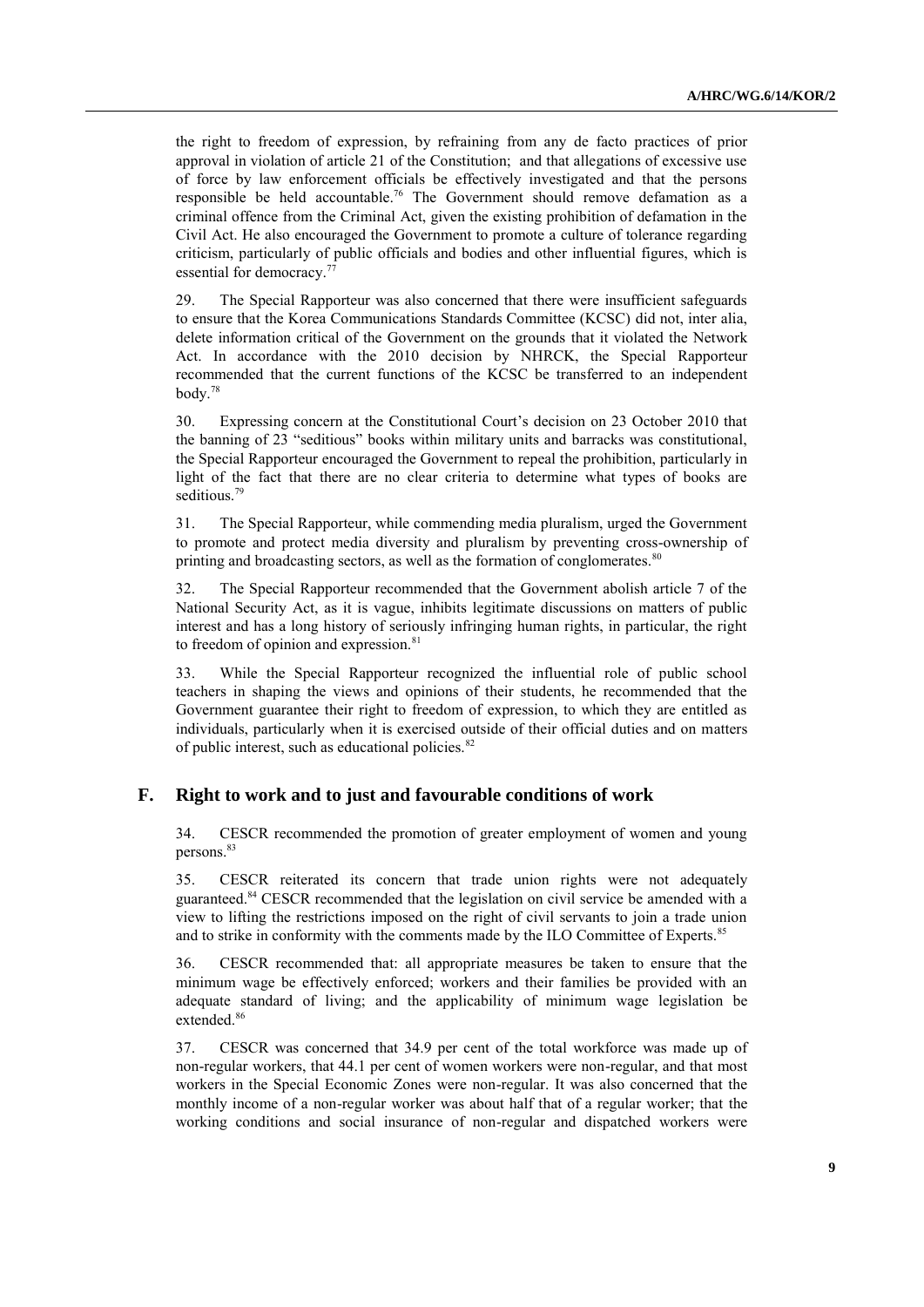inadequate; and that safeguards to protect non-regular workers from unfair dismissal were not effective. 87

38. CEDAW expressed concern about the disadvantages faced by women in the employment sector.<sup>88</sup> CESCR strongly recommended the adoption and implementation of legislation that criminalizes sexual harassment in the workplace, and the setting up of mechanisms to monitor such implementation.<sup>89</sup>

39. CESCR was concerned about the large number of industrial accidents and the insufficient number of labour inspectors; and at allegations that labour inspections focus on the immigration status of workers rather than on occupational safety and working conditions. 90

40. CESCR was concerned that migrant workers were subject to exploitation, discrimination and unpaid wages. It noted that migrant workers often have little choice but to accept jobs with unfavourable work conditions just to retain a regular work status. It recommended further review of the employment permit system; and the upholding of the High Court's decision to grant legal status to the Migrants' Trade Union.<sup>91</sup>

## **G. Right to social security and to an adequate standard of living**

41. CRC noted with deep concern that, in the context of the country's advanced state of economic development, current financial resource allocations for the implementation of the social sectors as a proportion of available resources remained low.<sup>92</sup> CESCR was concerned that 8.2 per cent of the total population, and in particular some disadvantaged and marginalized individuals and groups, were excluded from the national basic livelihood security system. Noting the information provided by the Republic of Korea that the national basic livelihood security system was under review in relation to the "duty to support" standard or wealth standard and universal access to the system, CESCR urged the State party to conclude the review expeditiously and guarantee access to the system for persons that have not completed a minimum period of stable living, including the homeless and those living in shelters.<sup>93</sup> CESCR recommended that the State party allocate sufficient funds for the full implementation of its poverty eradication strategy. $94$ 

42. CESCR reiterated its concern regarding the large number of older persons who only benefit partially from the national pension system; this concern was enhanced by the country having one of the highest levels of self-employment in the world and the doubling of its population aged over 60 in only 22 years. CESCR recommended that alternative or complementary policies to the national pension system be envisaged.<sup>95</sup>

43. CESCR urged the adoption of a strategy to address the problem of homelessness, after examining its extent and causes and ensuring an adequate standard of living for the homeless.<sup>96</sup>

44. CESCR recommended that forced eviction be used only as a measure of last resort and that no development or urban renewal project be carried out without prior notification and access to temporary housing for those affected so as to avoid recourse to violence, such as that seen in the Yongsan incident.<sup>97</sup> Special procedures mandate holders' communications also referred to alleged violent forced evictions resulting from the Yongsan urban redevelopment project.<sup>98</sup>

#### **H. Right to health**

45. CESCR was concerned that, despite the medical benefit programme, disadvantaged and marginalized individuals did not have adequate access to medical services in privately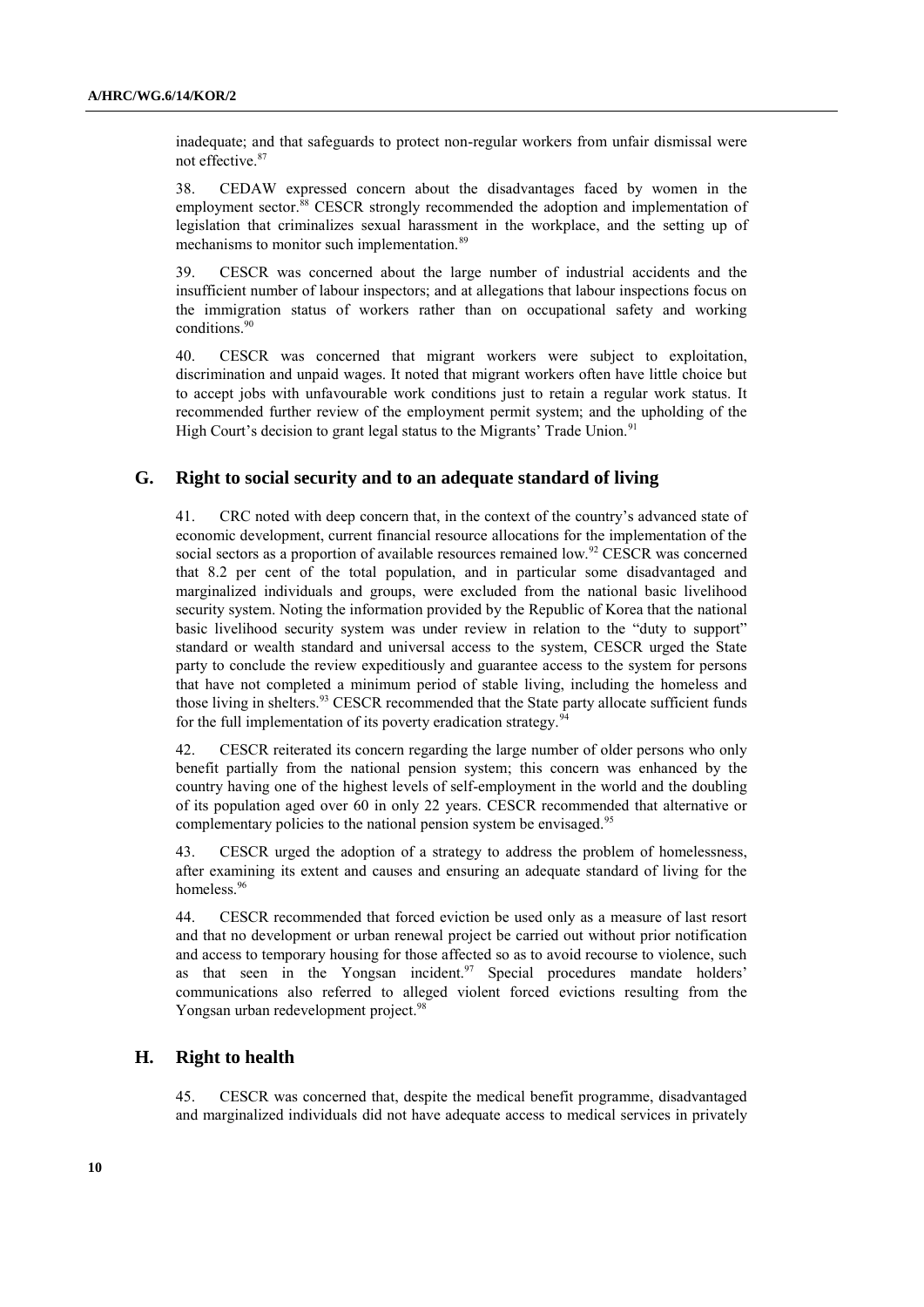run hospitals, which constitute 90 per cent of all hospitals. It was also concerned that the national health insurance scheme only covered around 65 per cent of total medical expenses.<sup>99</sup> CRC reiterated its recommendation for the Republic of Korea to increase to a significant level the funding allocated to health and establish a system of public care facilities so that low-income families may have access to health systems at no cost.<sup>100</sup>

46. CEDAW was particularly concerned about the increasing suicide rates among women, which was the second cause of death among women in the Republic of Korea.<sup>101</sup> CRC remained concerned that the overall state of child mental health had deteriorated and that the rate of depression and suicide among children had increased, especially among girls.<sup>102</sup> CRC urged Republic of Korea to, inter alia, undertake research on suicide risk factors among children;<sup>103</sup> undertake measures for the development of a child mental health-care policy, based on a thorough study of root causes of depression and suicide; and invest in services, with a view to ensuring the effective prevention of suicidal behaviour, especially among girls. CRC encouraged avoidance of the institutionalization of children in such situations.<sup>104</sup>

47. CRC was concerned that the legislative prohibition on abortion, which provided for very narrowly defined exceptions, did not adequately take into account the best interests of pregnant adolescents and could give rise to situations which exacerbated the difficulties faced by them, including exposing them to the risks of unsafe illegal abortions and/or forced discontinuation of their studies and/or forced release of their children for adoption.<sup>105</sup>

48. CESCR was concerned that companies commercializing bottled water were using groundwater resources that local communities needed for farming and drinking and at the failure to disclose the existence of carcinogenic substances in bottled drinking water. CESCR recommended effective implementation of adopted World Health Organization standards on drinking water quality.<sup>106</sup>

## **I. Right to education**

49. Despite efforts made, CRC was concerned at the highly competitive conditions prevalent in the education system. It was also concerned at the widespread enrolment of children in additional private tutoring which resulted in, inter alia, children being subject to serious and disproportionate stress, and the negative impact thereof on their health. Furthermore, it noted with concern the exacerbation of pre-existing socio-economic asymmetries arising from the financial cost of private tutoring and the fact that it hindered the adequate fulfilment of the rights of the child to leisure and cultural activities.<sup>107</sup>

50. CESCR recommended that the Republic of Korea implement the decision by the Constitutional Court on the limitation of the operating hours of privately run cramming schools.<sup>108</sup> The Republic of Korea had recognized that excessive expenditure on private education imposed great burdens on the household economy and had been the major cause of decline in quality of life for the middle class; CESCR therefore recommended the strengthening of the public education system and the provision of financial support to low income families to cover the associated costs of education.<sup>109</sup>

51. Concern was expressed by CRC at the increasing severity and frequency of bullying, particularly against children of foreign origin, and the use of mobile telephones and the internet in carrying out such bullying.<sup>110</sup>

52. CRC reiterated its previous recommendations and called upon the Republic of Korea to amend legislation, guidelines issued by the Ministry of Education and school regulations to facilitate children's active participation in decision-making processes and in political activities both within and outside schools and ensure that all children fully enjoy their right to freedom of association and expression.<sup>111</sup>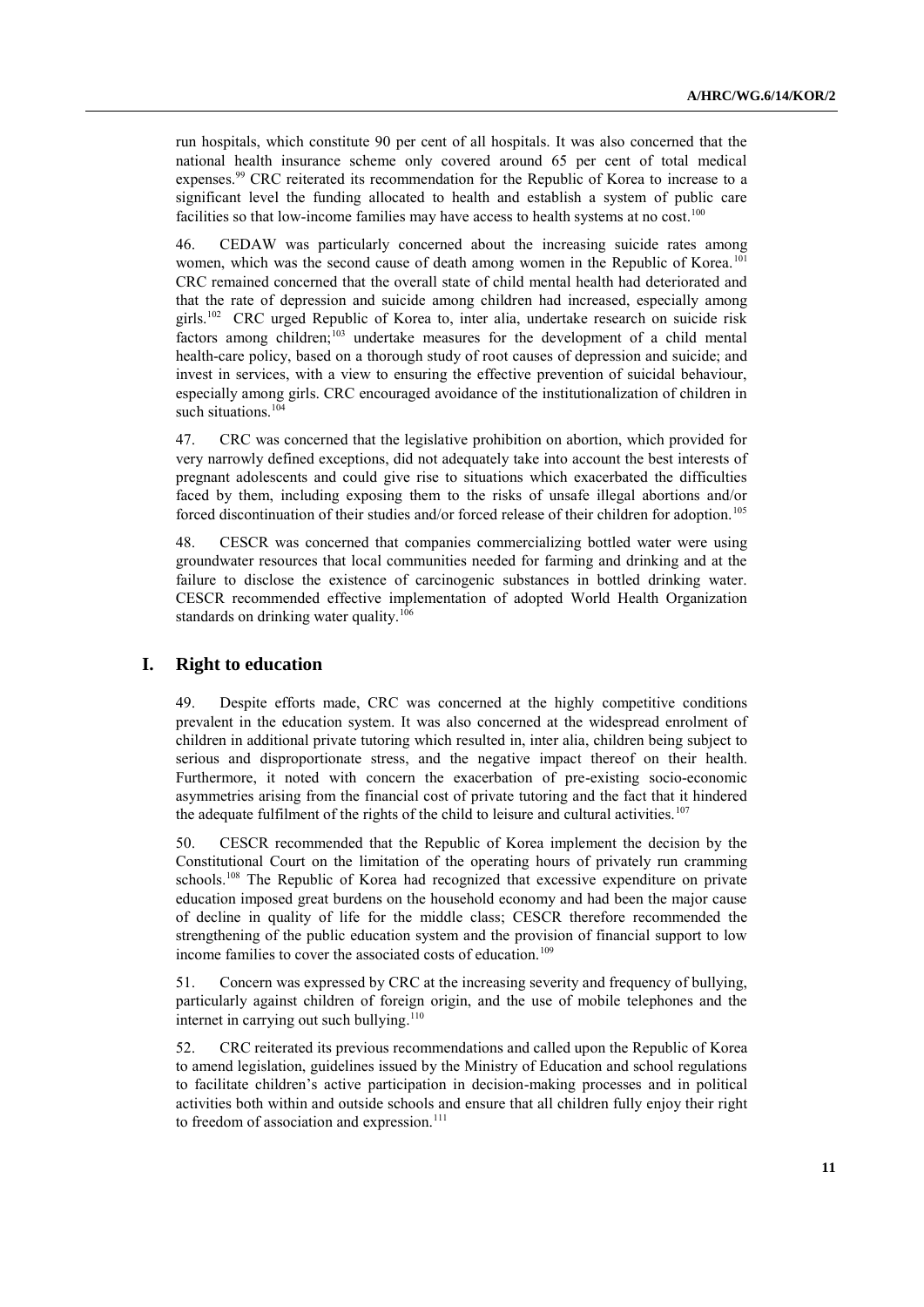## **J. Persons with disabilities**

53. While welcoming measures taken, CRC was concerned that government assistance for children with disabilities was only provided to low-income households and did not cover physical therapy and vocational training. It was concerned about the difficulties children with disabilities, particularly females, faced in receiving education and that the majority received their education in special schools or classes segregated from children without disabilities.<sup>112</sup> It urged more effective implementation of the Act for the Special Education of Persons with Disabilities.<sup>113</sup>

54. In 2012, the ILO Committee of Experts on Application of Conventions and Recommendations requested information on the number and nature of cases regarding discrimination based on disability submitted to the NCHR and courts, as most complaints to NHRCK from 2008-2010 reportedly related to recruitment, hiring and dismissal.<sup>114</sup>

#### **K. Migrants, refugees and asylum-seekers**

55. UNHCR observed that the adoption of a new Refugee Act, which will enter into force on 1 July 2013, was a significant step in the development of the country's asylum system.<sup>115</sup>

56. Referring to obstacles in the access to asylum, UNHCR recommended that the Government ensure unhindered access to the territory and to the asylum system, in particular at ports of entry and immigration detention centres.<sup>116</sup> Highlighting remaining gaps in the refugee status determination procedures, UNHCR recommended that the Government continue the ongoing efforts in improving the quality and procedural fairness of the asylum determination process, particularly by providing adequate human and financial resources, ensuring quality interpretation and recording of interviews.<sup>117</sup>

57. CRC in 2011 urged Republic of Korea to refrain from the detention of children in a refugee, asylum-seeking or unaccompanied situation.<sup>118</sup> CRC in 2008 also recommended that the Republic of Korea introduce a mechanism to allow for systematic identification at the earliest possible stage of refugee and asylum-seeking children entering the country who may have been recruited or used in hostilities abroad.<sup>119</sup>

58. UNHCR also noted that, pursuant to a presidential decree of December 2010, free primary and secondary education (up to middle school) had been made available for all children, irrespective of the legal status of the parents. This included refugees, asylumseekers, and humanitarian status holders.<sup>120</sup> According to UNHCR, the decision to grant enrolment lay with the school principal and there were no clear criteria on admission requirements, which could lead to an arbitrary and discriminatory decision. UNHCR recommended that the Government ensure effective access to education for all children.<sup>121</sup>

59. According to UNHCR, in 2010 and 2011 three recognized refugees were the first to succeed in becoming naturalized.<sup>122</sup> Referring to the various government-established assistance and training programmes for "multicultural families", UNHCR observed that the Support for Multicultural Families Act defined a multicultural family as one where at least one parent has acquired Korean nationality by birth. UNHCR recommended that the Government promote the local integration of refugees, asylum-seekers, and humanitarian status holders by extending multicultural programmes to them.<sup>123</sup>

60. Noting that the Government did not provide any livelihood support during the asylum process,<sup>124</sup> UNHCR indicated that many asylum-seekers and humanitarian status holders were forced to work in the informal sector. This exposes them to the risk of being exploited, arrested by immigration officials for working illegally, or subjected to large fines. Additionally, when they do find work, the irregular employment situation exposes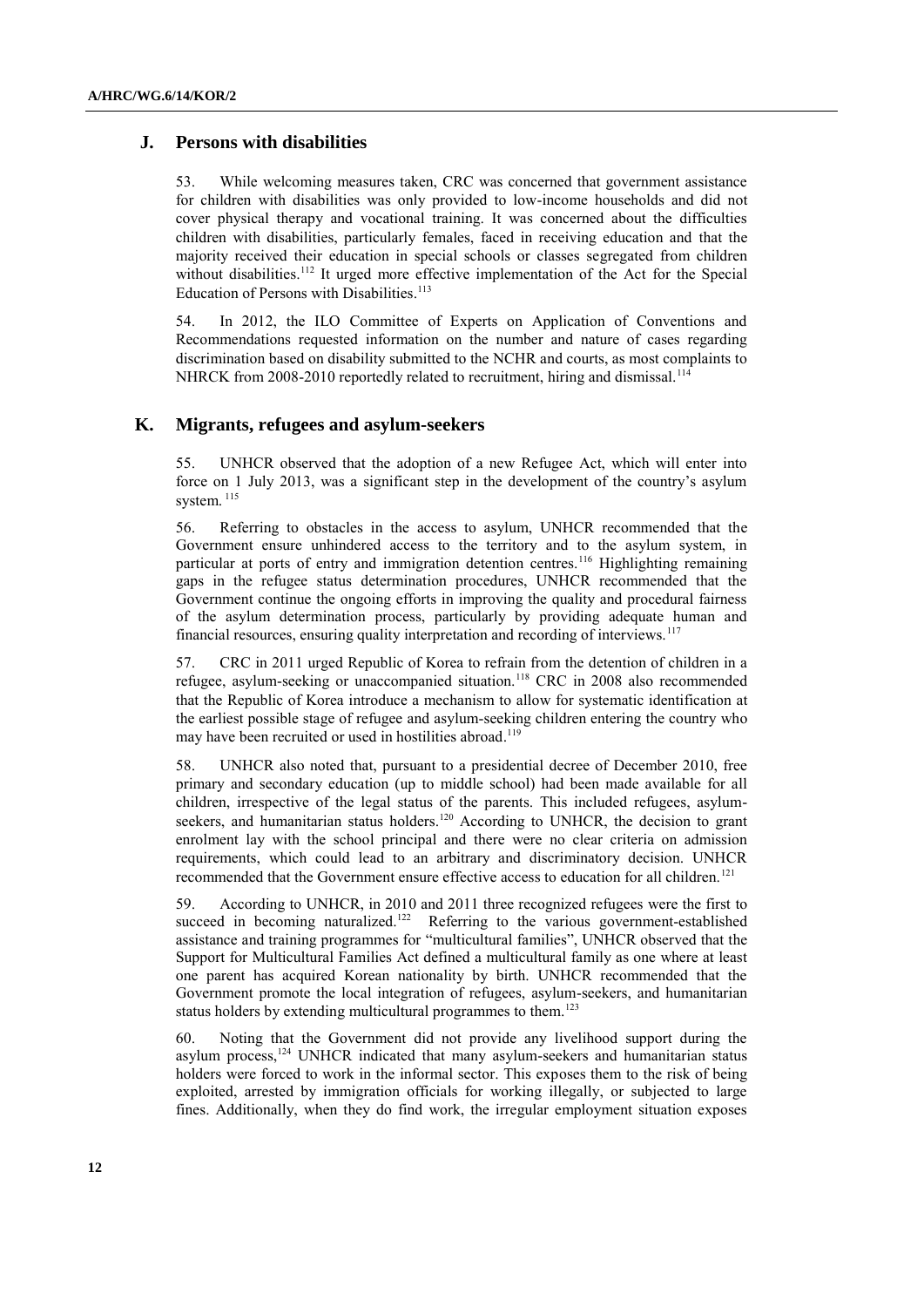them to the risk of discrimination at the workplace, specifically in terms of wages and workers' compensation.<sup>125</sup>

## **L. Right to development and environmental issues**

61. CRC encouraged the Republic of Korea to meet and, if possible, surpass the internationally agreed target of  $0.7$  per cent of GNP for international assistance by  $2015$ .<sup>126</sup>

62. CRC noted that there was no comprehensive legislative framework regulating the prevention and mitigation of adverse human rights impacts of companies' activities, either in Republic of Korea territory or abroad. It noted with concern the importation of products from countries which were under investigation by the ILO for reportedly using forced child labour, thus becoming complicit with a serious breach to child rights.<sup>127</sup> CRC recommended, inter alia, that the Republic of Korea take measures to ensure that its companies cooperate with foreign Governments carrying out processes of free, prior and informed consent where projects affect indigenous peoples or impact assessments on human/child rights; and ensure that prior to the negotiation and conclusion of free trade agreements, human rights assessments including child rights are conducted and measures adopted to prevent violations.<sup>128</sup>

#### *Notes*

|                                                                                 | Unless indicated otherwise, the status of ratifications of instruments listed in the table may be found<br>in Multilateral Treaties Deposited with the Secretary-General: Status as at 1 April 2009<br>(ST/LEG/SER.E/26), supplemented by the official website of the United Nations Treaty Collection |                                                                                                                  |  |  |
|---------------------------------------------------------------------------------|--------------------------------------------------------------------------------------------------------------------------------------------------------------------------------------------------------------------------------------------------------------------------------------------------------|------------------------------------------------------------------------------------------------------------------|--|--|
|                                                                                 | database, Office of Legal Affairs of the United Nations Secretariat, http://treaties.un.org/. Please also                                                                                                                                                                                              |                                                                                                                  |  |  |
|                                                                                 | refer to the United Nations compilation on the Republic of Korea from the previous cycle                                                                                                                                                                                                               |                                                                                                                  |  |  |
| (A/HRC/WG.6/2/KOR/2).                                                           |                                                                                                                                                                                                                                                                                                        |                                                                                                                  |  |  |
| $\overline{c}$<br>The following abbreviations have been used for this document: |                                                                                                                                                                                                                                                                                                        |                                                                                                                  |  |  |
|                                                                                 | <b>ICERD</b>                                                                                                                                                                                                                                                                                           | International Convention on the Elimination of All Forms of Racial                                               |  |  |
|                                                                                 |                                                                                                                                                                                                                                                                                                        | Discrimination                                                                                                   |  |  |
|                                                                                 | <b>ICESCR</b>                                                                                                                                                                                                                                                                                          | International Covenant on Economic, Social and Cultural Rights;                                                  |  |  |
|                                                                                 | <b>OP-ICESCR</b>                                                                                                                                                                                                                                                                                       | Optional Protocol to ICESCR                                                                                      |  |  |
|                                                                                 | <b>ICCPR</b>                                                                                                                                                                                                                                                                                           | International Covenant on Civil and Political Rights                                                             |  |  |
|                                                                                 | <b>ICCPR-OP1</b>                                                                                                                                                                                                                                                                                       | Optional Protocol to ICCPR                                                                                       |  |  |
|                                                                                 | <b>ICCPR-OP 2</b>                                                                                                                                                                                                                                                                                      | Second Optional Protocol to ICCPR, aiming at the abolition of the death penalty                                  |  |  |
|                                                                                 | <b>CEDAW</b>                                                                                                                                                                                                                                                                                           | Convention on the Elimination of All Forms of Discrimination against Women                                       |  |  |
|                                                                                 | <b>OP-CEDAW</b>                                                                                                                                                                                                                                                                                        | Optional Protocol to CEDAW                                                                                       |  |  |
|                                                                                 | <b>CAT</b>                                                                                                                                                                                                                                                                                             | Convention against Torture and Other Cruel, Inhuman or Degrading Treatment                                       |  |  |
|                                                                                 |                                                                                                                                                                                                                                                                                                        | or Punishment                                                                                                    |  |  |
|                                                                                 | OP-CAT                                                                                                                                                                                                                                                                                                 | Optional Protocol to CAT                                                                                         |  |  |
|                                                                                 | <b>CRC</b>                                                                                                                                                                                                                                                                                             | Convention on the Rights of the Child                                                                            |  |  |
|                                                                                 | <b>OP-CRC-AC</b>                                                                                                                                                                                                                                                                                       | Optional Protocol to CRC on the involvement of children in armed conflict                                        |  |  |
|                                                                                 | OP-CRC-SC                                                                                                                                                                                                                                                                                              | Optional Protocol to CRC on the sale of children, child prostitution and child                                   |  |  |
|                                                                                 |                                                                                                                                                                                                                                                                                                        | pornography                                                                                                      |  |  |
|                                                                                 | OP-CRC-IC                                                                                                                                                                                                                                                                                              | Optional Protocol to CRC on acommunications procedure                                                            |  |  |
|                                                                                 | <b>ICRMW</b>                                                                                                                                                                                                                                                                                           | International Convention on the Protection of the Rights of All Migrant Workers<br>and Members of Their Families |  |  |
|                                                                                 | <b>CRPD</b>                                                                                                                                                                                                                                                                                            | Convention on the Rights of Persons with Disabilities                                                            |  |  |
|                                                                                 | <b>OP-CRPD</b>                                                                                                                                                                                                                                                                                         | Optional Protocol to CRPD                                                                                        |  |  |
|                                                                                 | <b>CPED</b>                                                                                                                                                                                                                                                                                            | International Convention for the Protection of All Persons from Enforced                                         |  |  |
|                                                                                 |                                                                                                                                                                                                                                                                                                        | Disappearance.                                                                                                   |  |  |
| ÷.                                                                              |                                                                                                                                                                                                                                                                                                        |                                                                                                                  |  |  |

<sup>3</sup> A table in the previous UPR compilation contained the following information under Recognition of specific competences of treaty bodies: Individual complaints: ICERD, art. 14; CAT, art. 22; ICRMW,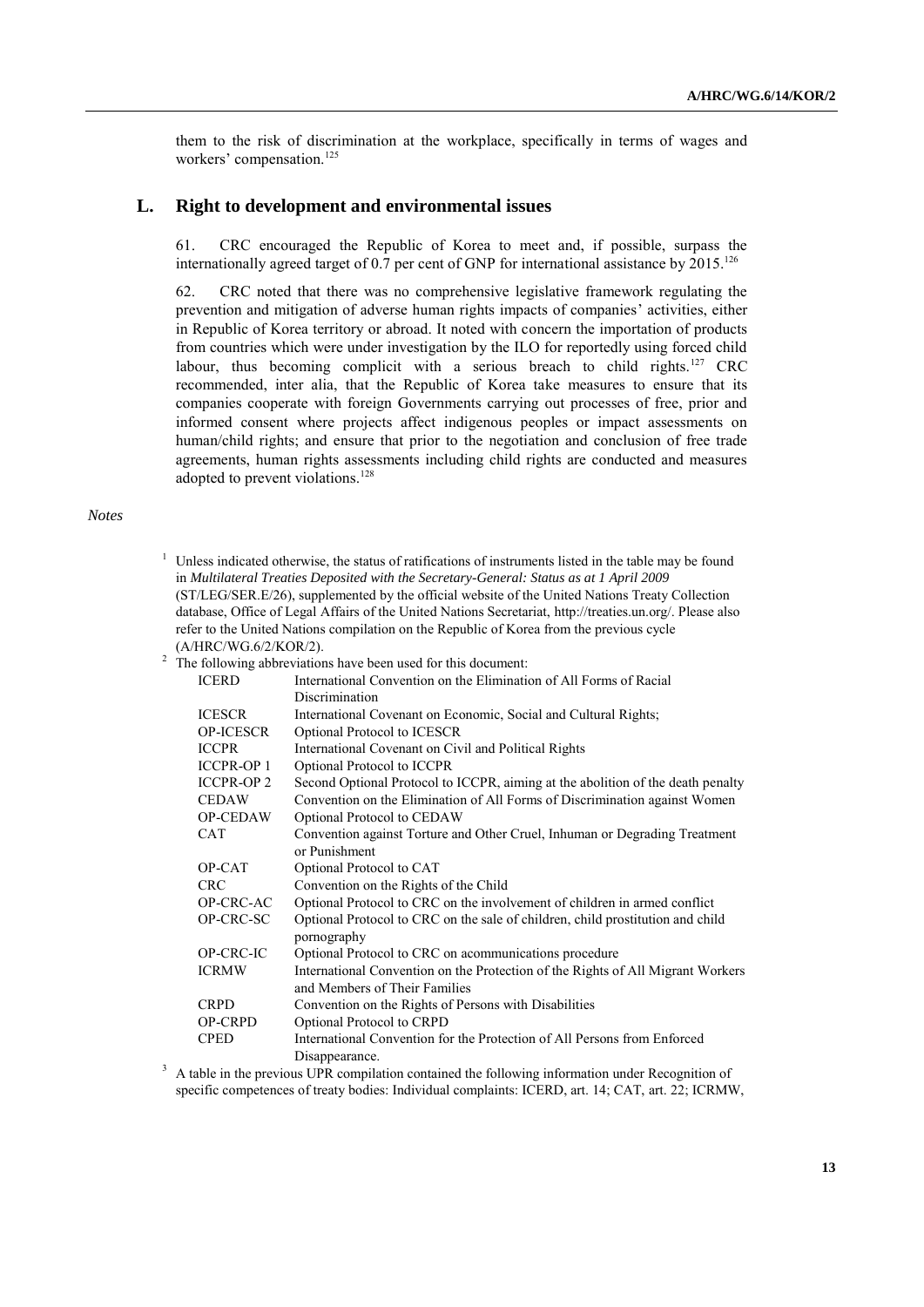art. 77; and CED, art. 31; Inquiry procedure: OP-CEDAW, arts. 8 and 9; CAT, art. 20; OP-CRPD, arts. 6 and 7; Inter-State complaints: ICCPR, art. 41; ICRMW, art. 76, and CED, art. 32.

- <sup>4</sup> 1951 Convention relating to the Status of Refugees and its 1967 Protocol, 1954 Convention relating to the Status of Stateless Persons and 1961 Convention on the Reduction of Statelessness.
- <sup>5</sup> Geneva Convention for the Amelioration of the Condition of the Wounded and Sick in Armed Forces in the Field (First Convention); Geneva Convention for the Amelioration of the Condition of Wounded, Sick and Shipwrecked Members of Armed Forces at Sea (Second Convention); Geneva Convention relative to the Treatment of Prisoners of War (Third Convention); Geneva Convention relative to the Protection of Civilian Persons in Time of War (Fourth Convention); Protocol Additional to the Geneva Conventions of 12 August 1949, and relating to the Protection of Victims of International Armed Conflicts (Protocol I); Protocol Additional to the Geneva Conventions of 12 August 1949, and relating to the Protection of Victims of Non-International Armed Conflicts (Protocol II). For the official status of ratifications, see Federal Department of Foreign Affairs of Switzerland, at www.eda.admin.ch/eda/fr/home/topics/intla/intrea/chdep/warvic.html.
- <sup>6</sup> International Labour Organization Convention No. 100 concerning Equal Remuneration for Men and Women Workers for Work of Equal Value; Convention No. 111 concerning Discrimination in Respect of Employment and Occupation; Convention No. 138 concerning Minimum Age for Admission to Employment; Convention No. 182 concerning the Prohibition and Immediate Action for the Elimination of the Worst Forms of Child Labour.
- 7 Protocol to Prevent, Suppress and Punish Trafficking in Persons, Especially Women and Children, supplementing the United Nations Convention against Transnational Organized Crime.
- <sup>8</sup> Protocol Additional to the Geneva Conventions of 12 August 1949, and relating to the Adoption of an Additional Distinctive Emblem (Protocol III). For the official status of ratifications, see Federal Department of Foreign Affairs of Switzerland, at www.eda.admin.ch/eda/fr/home/topics/intla/intrea/chdep/warvic.html.
- <sup>9</sup> International Labour Organization Convention No. 29 concerning Forced or Compulsory Labour; Convention No. 105 concerning the Abolition of Forced Labour; Convention No. 87 concerning Freedom of Association and Protection of the Right to Organise; Convention No. 98 concerning the Application of the Principles of the Right to Organise and to Bargain Collectively.
- <sup>10</sup> ILO Convention No. 169 (1989) concerning Indigenous and Tribal Peoples in Independent Countries.
- <sup>11</sup> ILO Convention No. 189 (2011) concerning Decent Work for Domestic Workers.
- <sup>12</sup> E/C.12/KOR/CO/3, para. 36.
- <sup>13</sup> CRC/C/KOR/CO/3-4, paras. 69 and 84, CEDAW/C/KOR/CO/7, para. 45 and E/C.12/KOR/CO/3,para. 38.
- <sup>14</sup> CRC/C/KOR/CO/3-4, para. 84 and CEDAW/C/KOR/CO/7, para. 45.
- <sup>15</sup> E/C.12/KOR/CO/3, para. 20.
- <sup>16</sup> CRC/C/KOR/CO/3-4, para. 75 and CEDAW/C/KOR/CO/7, para. 23 (g).
- $17$  Ibid., para. 50 (e).
- <sup>18</sup> Ibid., para. 9.
- <sup>19</sup> CEDAW/C/KOR/CO/7, para. 10.
- $20$  E/C.12/KOR/CO/3, para. 6.
- <sup>21</sup> E/C.12/KOR/CO/3/Add.1, 3 February 2010, para. 3.
- <sup>22</sup> According to article 5 of the rules of procedure for the International Coordinating Committee of National Institutions for the Promotion and Protection of Human Rights (ICC) Sub-Committee on Accreditation, the different classifications for accreditation used by the Sub-Committee are: A: Voting Member (fully in compliance with each of the Paris Principles), B: Non-Voting Member (not fully in compliance with each of the Paris Principles or insufficient information provided to make a determination); C: No Status (not in compliance with the Paris Principles).
- <sup>23</sup> For the list of national human rights institutions with accreditation status granted by the International Coordination Committee of National Institutions for the Promotion and Protection of Human Rights (ICC), see A/HRC/20/10, annex.
- <sup>24</sup> CRC/C/KOR/CO/3-4, para. 16.
- <sup>25</sup> E/C.12/KOR/CO/3, para. 8.<br><sup>26</sup> CEDAN/C/KOR/CO/7, para.
- CEDAW/C/KOR/CO/7, para. 40.
- <sup>27</sup> A/HCR/17/27/Add.2, para. 102.
- <sup>28</sup> E/C.12/KOR/CO/3, para. 4 (a).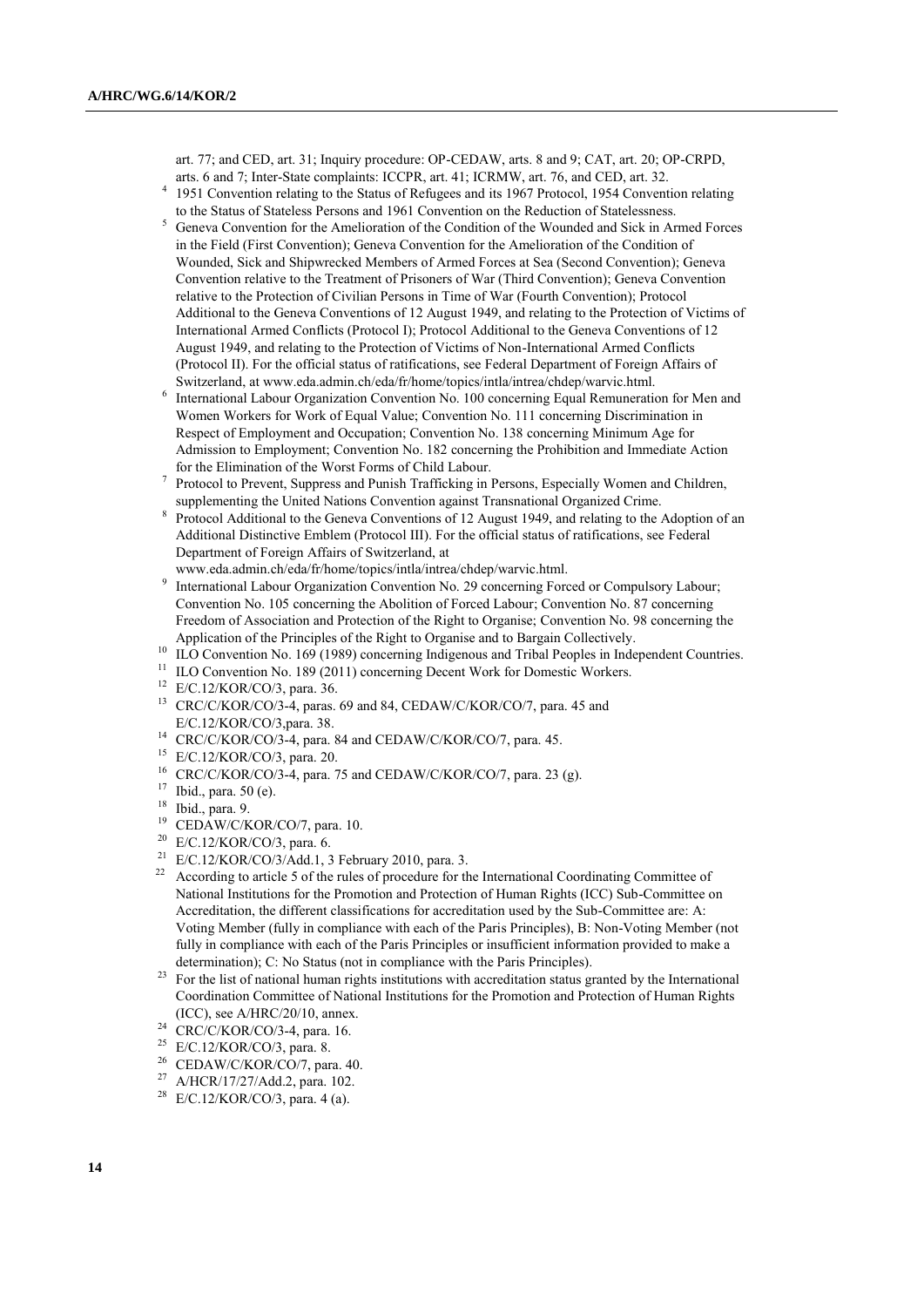- <sup>29</sup> The following abbreviations have been used for this document:<br>CERD Committee on the Elimination of Ra
	- CERD Committee on the Elimination of Racial Discrimination<br>CESCR Committee on Economic. Social and Cultural Rights
	- CESCR Committee on Economic, Social and Cultural Rights
	- HR Committee Human Rights Committee<br>CEDAW Committee on the Elimina
	- CEDAW Committee on the Elimination of Discrimination against Women<br>CAT Committee against Torture
	- CAT Committee against Torture<br>CRC Committee on the Rights of
	- CRC Committee on the Rights of the Child<br>CRPD Committee on the Rights of Persons w
	- Committee on the Rights of Persons with Disabilities.
- CCPR/C/98/D/1593-1603/2007, CCPR/C/101/D/1642-1741/2007.
- CRC/C/KOR/CO/3-4, para. 7.
- <sup>32</sup> Abbreviations used follow those contained in the communications report of special procedures (A/HRC/18/51 and Corr.1).
- <sup>33</sup> OHCHR Annual Report 2009, p. 209; OHCHR Annual Report 2010, p. 284.
- <sup>34</sup> CEDAW/C/KOR/CO/7, para. 14.
- <sup>35</sup> E/C.12/KOR/CO/3, para. 9 and CRC/C/KOR/CO/3-4, para. 28.
- CERD/C/KOR/CO/14/Add.1, para. 10.
- CEDAW/C/KOR/CO/7, para. 15.
- Ibid., para. 16.
- Ibid., para. 17 (b).
- See also CEDAW/C/KOR/CO/7, paras. 24 and 25.
- E/C.12/KOR/CO/3, para. 13.
- CEDAW/C/KOR/CO/7, para. 28.
- Ibid., para. 33.
- Ibid., para. 39.
- E/C.12/KOR/CO/3, para. 11.
- CRC/C/KOR/CO/3-4, para. 28. See also UNHCR submission to the UPR, annex, p. 1.
- Ibid., para. 36.
- Ibid., para. 76.
- <sup>49</sup> UNHCR submission to the UPR, p. 6. See also CRC/C/KOR/CO/3-4, para. 36.
- CEDAW/C/KOR/CO/7, para. 27.
- E/C.12/KOR/CO/3, para. 12.
- A/65/PV.71, pp. 18-19.
- E/C.12/KOR/CO/3, para. 20.
- Ibid., para. 43.
- Ibid., para. 45.
- Ibid., para. 46.
- CEDAW/C/KOR/CO/7, para. 20. See also E/C.12/KOR/CO/3, para. 24 and UNHCR submission to the UPR, annex, p. 4.
- CRC/C/KOR/CO/3-4, para. 70.
- CRC/C/OPSC/KOR/CO/1, para. 31. See also CRC/C/KOR/CO/3-4, para. 73.
- E/C.12/KOR/CO/3, para. 25.
- CRC/C/KOR/CO/3-4, para. 74.
- CEDAW/C/KOR/CO/7, para. 23. See also, UNHCR submission to the UPR, annex, p. 4.
- CRC/C/KOR/CO/3-4, para. 79.
- Ibid., para. 80.
- Ibid., para. 81.
- Ibid., para. 83.
- Ibid., para. 50.
- A/HRC/19/65, para. 16.
- Ibid., para. 19.
- Ibid., para. 20.
- Ibid., para. 55.
- CRC/C/KOR/CO/3-4, para. 38.
- CCPR/C/101/D/1642-1741/2007, paras. 7.3 and 9. See also CCPR/C/98/D/1593-1603/2007, para. 9.
- A/HRC/17/27/Add.2, Summary and paras. 18-19.
- Ibid., para. 19.